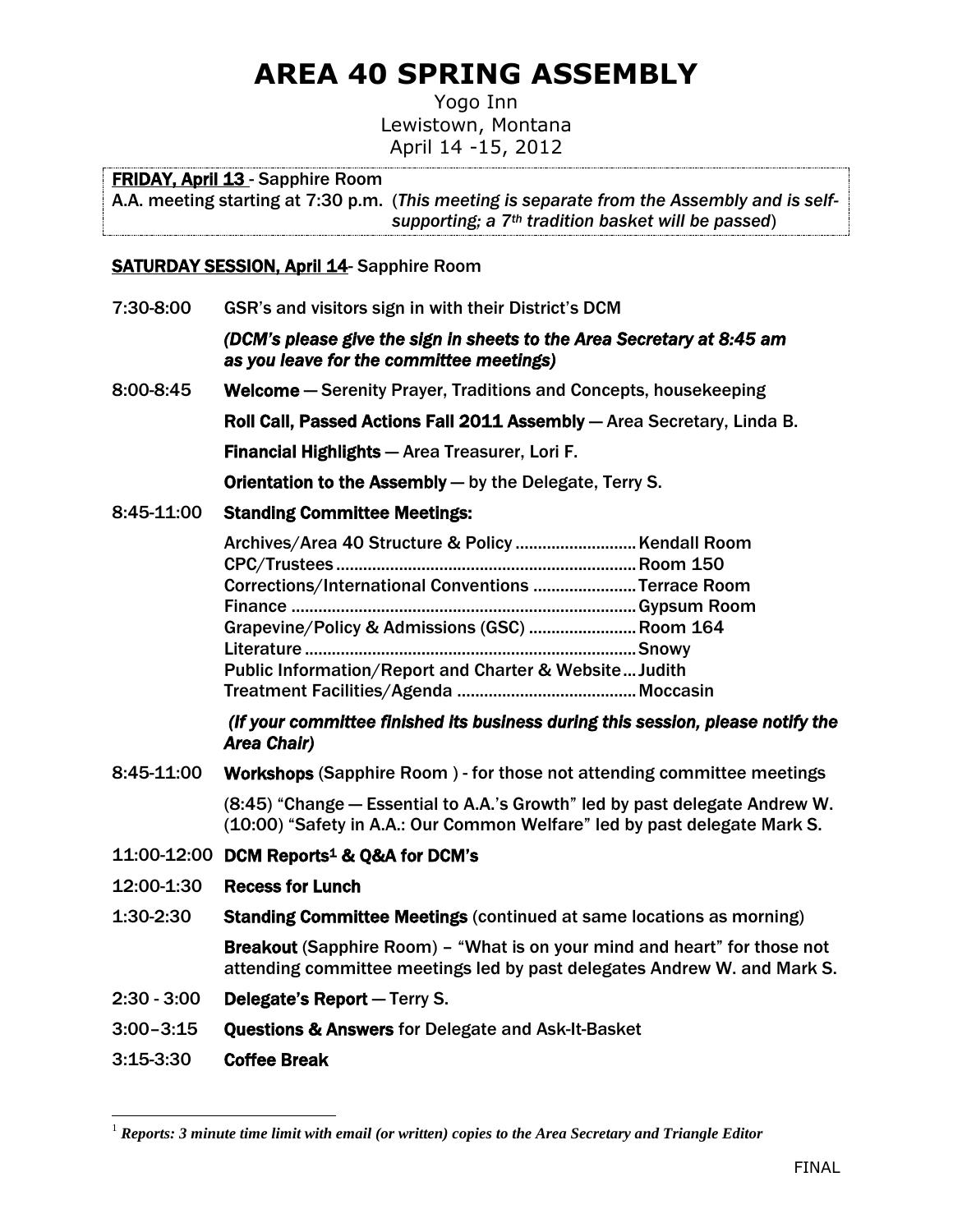## 3:30-5:00 Floor Assembly ― Committee Reports, Motions, and Discussion

CPC/Trustees ― Libbie L. Treatment Facilities/Agenda ― Colby D. Finance ― Lori F. Grapevine/Policy & Admissions ― Gary E. Public Information/Report ― Paula H. Archives/Structure ― Joe H. Literature ― Mary M. Corrections/Intn'l-Regional Forums ― Terry H.

- 5:00-7:00 Recess for Dinner
- 7:00-8:00 Floor Assembly ― Committee Reports, Motions, and Discussion (Continued)
- 8:00-8:15 Questions & Answers ― Ask-it-basket and questions from the microphone
- 8:15-8:30 Coffee Break
- 8:30-10:00 GSR Breakout ― Led by Past Delegate (Mark S.): Ask-it-basket and sharing DCM Breakout ― Led by Past Delegate (Andrew W.): Ask-it-basket and sharing

#### **SUNDAY SESSION — April 15**

- 8:00-8:30 Roundup Report[s1:](#page-0-0) Fall 2011 Helena; Spring 2012 Kalispell; Fall 2012 Missoula Intergroup Report[s1:](#page-0-0) South Central Intergroup; Park County Intergroup; Mission Valley Intergroup; Flathead Valley Intergroup
- 8:30-8:50 Past Delegate Sharing ― Mark S., Panel 44
- 8:50-9:10 Past Delegate Sharing ― Andrew W., Panel 57
- 9:10-9:45 Floor Assembly ― Committee Reports, Motions, and Discussion (continued)
- 9:45-10:00 Coffee Break
- 10:00-12:00 Floor Assembly ― Committee Reports, Motions, and Discussion (continued) followed by general sharing as time allows

#### *ADJOURN ―PLEASE DRIVE SAFELY!*

#### *Please mark your calendars:*

*2012 Fall Assembly, September 22 – 23, 2012; 2013 Spring Assembly, April 6 – 7, 2013; 2013 Fall Assembly, September 21 - 22, 2013*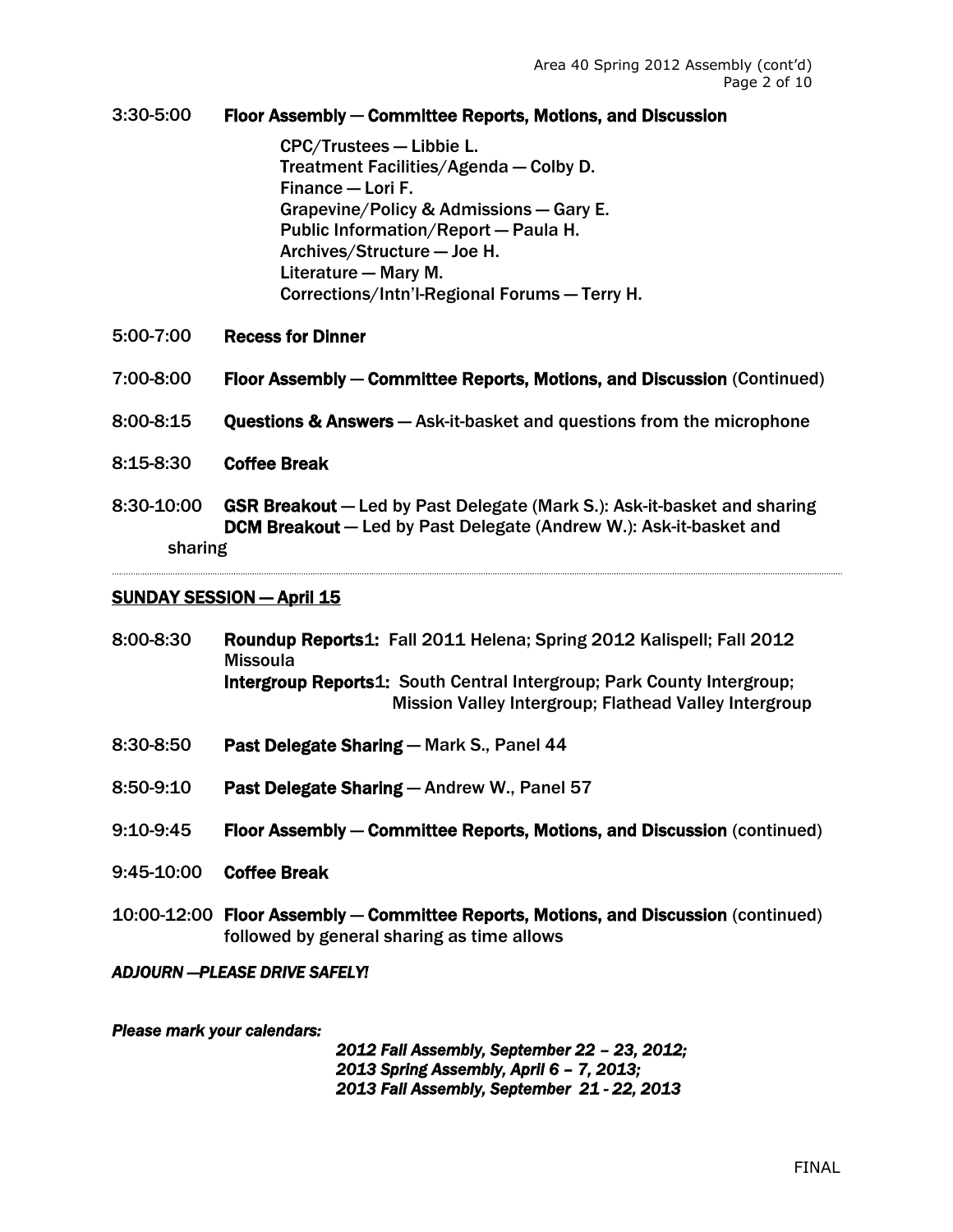The Yogo Inn is a non smoking facility, but they graciously place ashtrays/receptacles outside and ask that smoking be limited to the outside smoking area. Our thoughtful compliance and courtesy are appreciated.

Pages 3-10 contain the standing committee agenda items. In addition to reviewing Area 40 reports, there are seven Area 40 agenda items - five for the Archives/Area 40 Structure & Policy Committee and two for the Public Information Committee. Most of the committee agenda items come from the General Service Conference agenda which will be held April 22 – 28.

The Area 40 agenda items and background material were sent to their respective committee chairs for distribution to their committees. Copies are also being forwarded to each DCM with the preliminary agenda.

The General Service Conference Agenda and all background materials were sent to all DCM's and committee chairs to be passed on to committee members and GSR's for research, review and discussion. This process, hopefully, leads to a well-informed *conscience/decision*.

If your Group has any comments, questions, or concerns or would like copies of any background information, please contact the appropriate Area Committee Chair. The names, phone numbers, and email addresses of the Area Committee members are in *The Triangle* (the Area newsletter). Your DCM also has this contact information or you can email the committee chair through the Area's website [www.aa-montana.org.](http://www.aa-montana.org/)

(NOTE: The process by which items come to the Assembly is detailed in the *Area 40 Committee System Policies & Procedures* manual which is available on the Area website or through your DCM).

The General Service Conference items on our agenda will not come to the floor of the Assembly as *recommendations (as motions made and seconded*). Instead each committee will report an informed sense of the committee to the Assembly. We will then seek *an informed sense of the Area on the Assembly floor by discussion and a show of hands* to provide our Delegate with a sense of Area 40's informed group conscience. This "sense of the Area" will assist him in preparing for and participating in the General Service Conference.

A number of GSC committees have an item in their background materials for election of the conference committee chairperson and/or an "other items" designation, with no background, which appears to be an empty item to allow for any last minute additions. These items are not included in our Area Agenda because our delegate does not need a sense of the Area on them.

Review of Concepts I, II, III, X, XII and Tradition 2 can help us understand our process.

The following Committees/Committee agenda items are listed in order of presentation.

## CPC/Trustees ― Libbie L.

#### Cooperation With the Professional Community (CPC) - Area 40

A. Review the Area 40 CPC Chair Spring 2012 Assembly Report.

# Cooperation With the Professional Community (CPC) – GSC

- A. "A.A. Cooperation with the Professional Community" DVD:
	- 1. Discuss report on replacing the current "A.A. Cooperation with the Professional Community" DVD with a new compilation DVD that includes existing material.
	- 2. Review draft product of replacement DVD.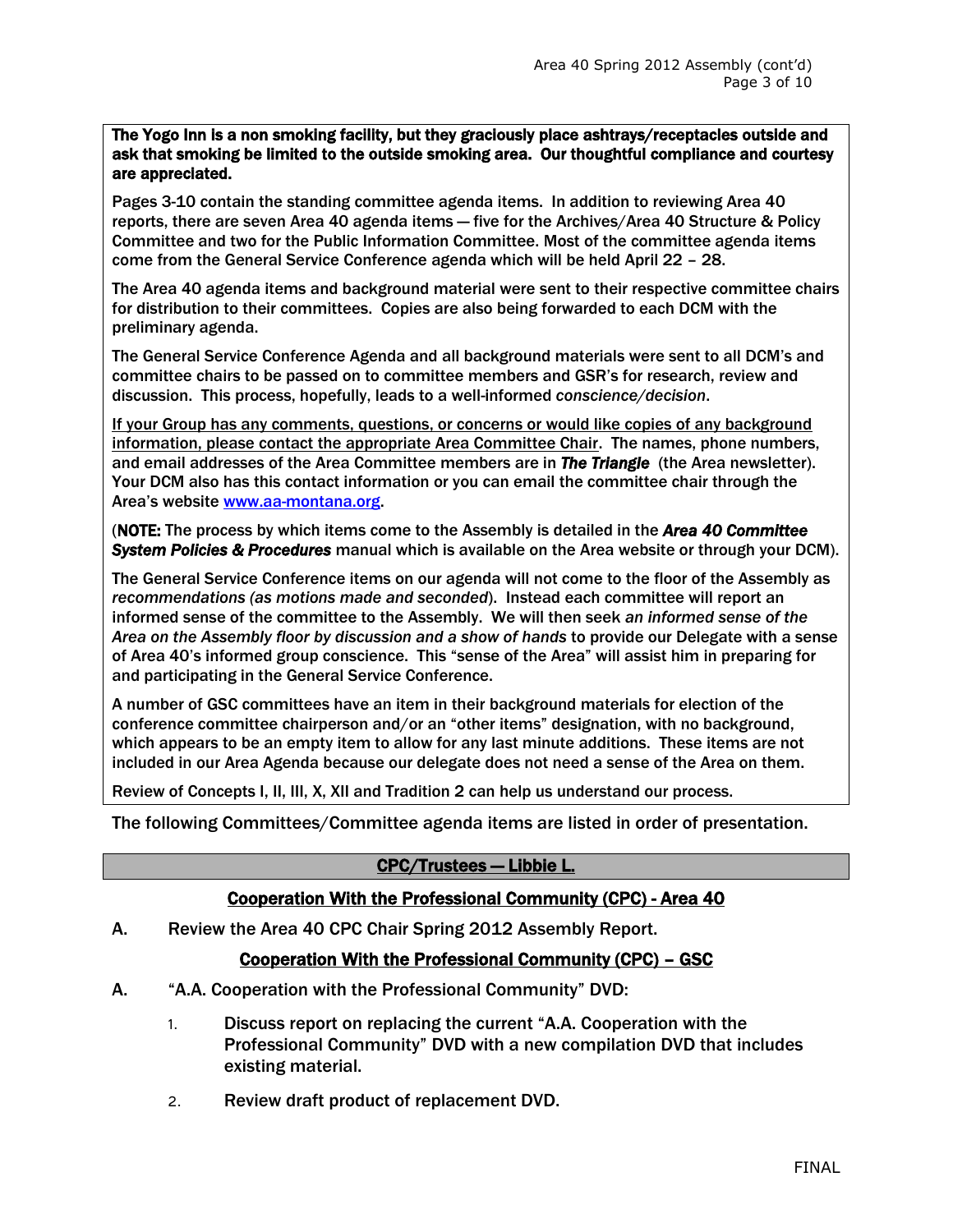- B. Consider adding the phrase "nonalcoholics may attend as observers" to the "Singleness of Purpose" statement in C.P.C. literature.
- C. Review contents of Cooperation With the Professional Community Kit and Workbook.

## Trustees – GSC

- A. Review resumes of candidates for:
	- 1. West Central Regional Trustee.
	- 2. Western Canada Regional Trustee.
- B. Review slates of trustees and officers of the General Service Board of Alcoholics Anonymous, Inc.
- C. Review slate of directors of A.A. World Services, Inc.
- D. Review slate of directors of A.A. Grapevine, Inc.
- E. Review report from the trustees' Nominating Committee on the "Impact of the Conference Disapproving a Recommended Slate."

# TREATMENT/AGENDA ― Colby D.

# Treatment – Area 40

A. Review the Area 40 Treatment Chair Spring 2012 Assembly Report.

# Treatment Facilities/Special Needs/Accessibilities – GSC

- A. Discuss trustees' progress report on the review of the video Hope: Alcoholics Anonymous.
- B. Discuss a suggestion to develop a pamphlet for the alcoholic with mental illness.
- C. Review contents of Treatment Committee Kit and Workbook.
- D. Review contents of Special Needs/Accessibilities Kit and Workbook.

## Agenda – GSC

- A. Review suggestions for the theme of the 2013 General Service Conference.
- B. Determine the inventory questions listed in the "INVENTORY PLAN," which were approved by the 2011 G.S.C., that will be discussed each year for the 2013, 2014 and 2015 General Service Conferences.
- C. Consider reducing the number of presentation/discussion topics for the 2013 General Service Conference to allow scheduling for the Conference Inventory process approved by the 2011 G.S.C.
- D. Review suggestions for presentation/discussion topic ideas for the 2013 G.S.C.
- E. Review the General Service Conference Evaluation Form.

# FINANCE ― Lori F.

# Finance – Area 40

- A. Review the Area 40 Treasurer Spring 2012 Assembly Report.
- B. Review the Area 40 Triangle Editor Spring 2012 Assembly Report.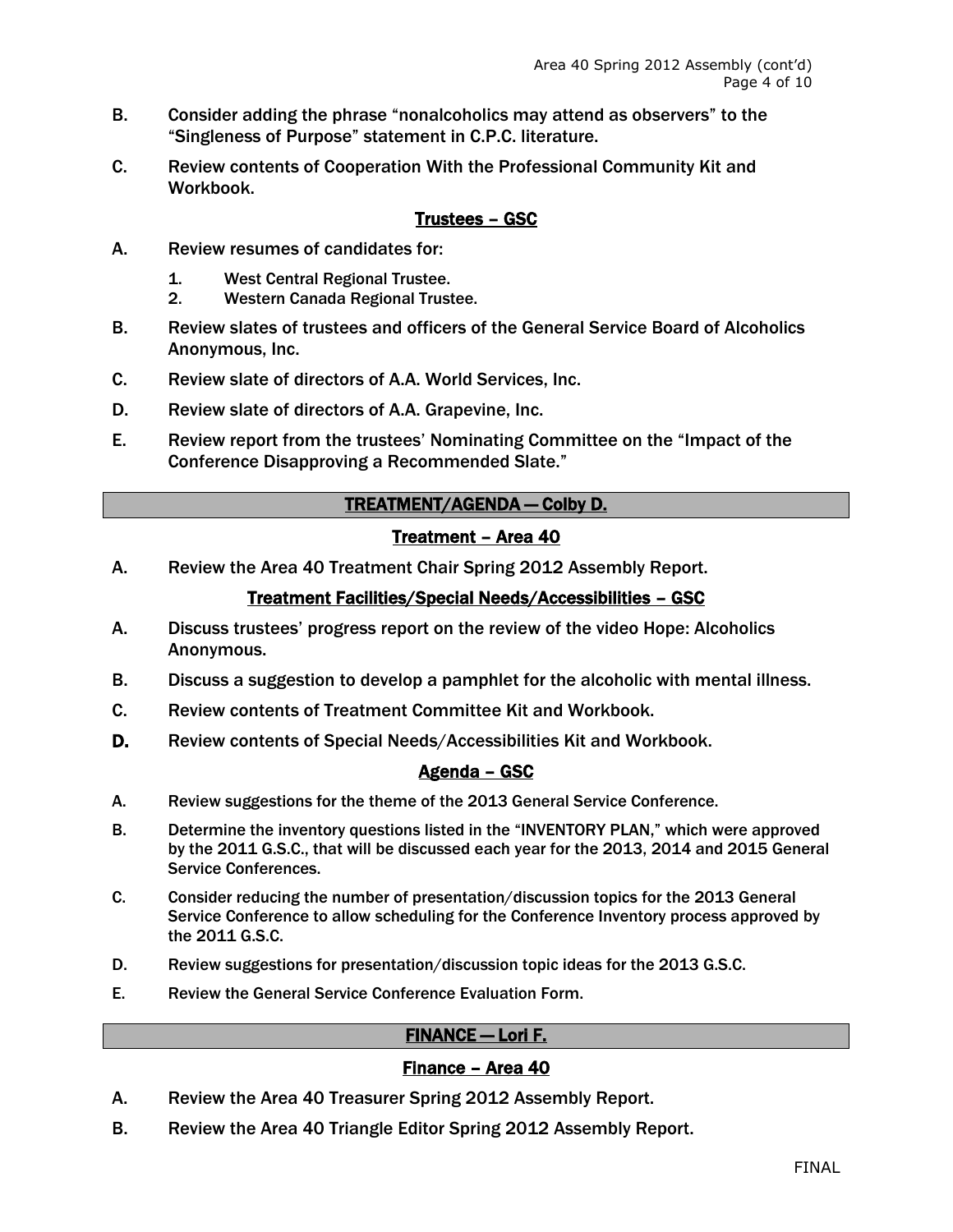## Finance – GSC

- A. Consider suggestion to increase the Conference delegate fee.
- B. Review the current \$3,000 dollar limit on annual individual contributions and onetime bequests.
- C. Review proposed Self-Support Kit.
- D. Review draft document of self-support/financial talking points to be used by the Fellowship.
- E. Review information concerning General Service Office/A.A.Grapevine Financial Projections for the years 2013 and 2014.
- F. Consider a review of continuing financial commitment to La Viña per the 2001 General Service Conference Advisory Action that "La Viña continue to be published by the A.A. Grapevine and supported by the General Services Board as a service to the Fellowship."

## GRAPEVINE/POLICY & ADMISSIONS (GSC) ― Gary E.

#### Grapevine – Area 40

A. Review the Area 40 Grapevine Chair Spring 2012 Assembly Report.

#### Grapevine – GSC

- A. Consider proposal for A.A. Grapevine's Audio Strategy.
- B. Consider list of suggested Grapevine book topics for 2013 and later.
- C. Consider "Sunset" proposal for Grapevine items.
- D. Consider incorporating the service responsibilities and duties of the service position "Grapevine Representative" into the Service responsibilities and duties of the "General Service Representative."
- E. Review Grapevine Workbook.

## Policy/Admissions – GSC

- A. Approve request for two members from the General Service Board of India to attend the 62nd General Service Conference as observers.
- B. Review dates for the 2015 General Service Conference.
- C. Consider modifying the procedure for the submission of Concept V minority appeals to the General Service Conference.
- D. Review policy and guidelines regarding the use of personal electronic devices at the General Service Conference.

#### Motion from the General Service Board to the 62<sup>nd</sup> General Service Conference

A. The General Service Conference supports the General Service Board development of a plan to restructure the current Alcoholics Anonymous Grapevine, Inc., corporate and governance structure, while retaining the Grapevine's independent editorial voice. The plan may, among other things, address the separate corporate existence of Alcoholics Anonymous Grapevine, Inc., and address as well issues of governance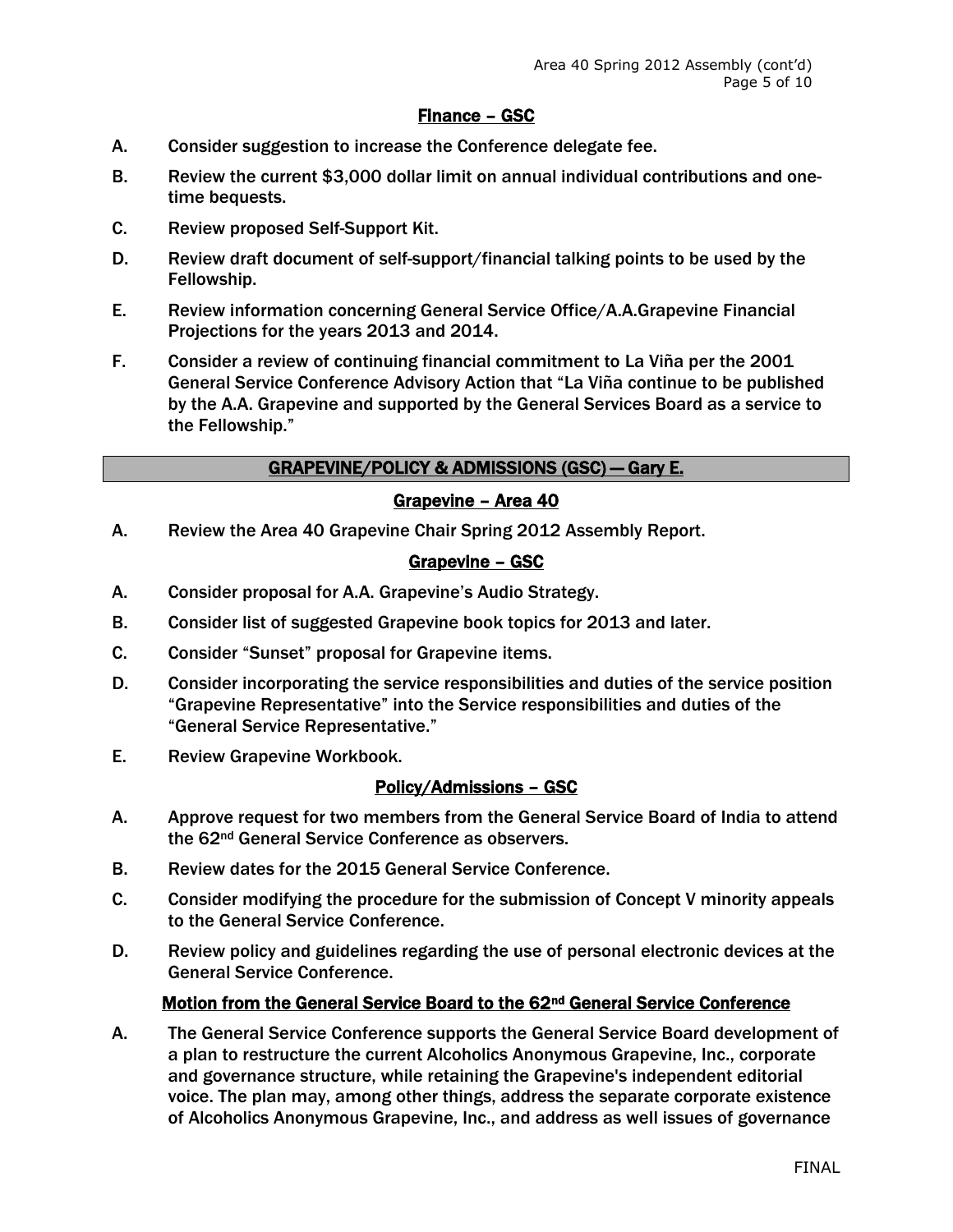and operations. The plan will be designed to increase unity, better reach and connect the Grapevine to the broader Fellowship while addressing financial stability. The plan will be submitted to the 63rd General Service Conference for approval prior to implementation.

## PUBLIC INFORMATION /REPORT AND CHARTER & WEBSITE― Paula H.

## Public Information (PI) – Area 40

- A. Review the Area 40 PI Chair Spring 2012 Assembly Report.
- B. Review the operation of the Area 40 888 number.
	- 1. Area 40 888 number status.
	- 2. Area 40 Structure & Policy Committee Agenda Item E regarding PI responsibilities for phone directories.
- C. Review the Area Webmaster Spring 2012 Assembly Report.
- D. Consider all business pertaining to the Web site operated by Area 40 Inc.
	- 1. Consider use of the Area 40 website as secure repository for the collection of Bridging the Gap Temporary Contact (BTG) information from each district in Area 40. Each DCM or District designee would input the temporary contact information for their District. Each DCM or designee would be responsible for maintaining and updating current information. In order for the list to be complete and functional, it is suggested that each person signing up as a BTG contact would list their full name, mailing address, city, state, zip code, sober date, gender, age range, phone number and email. However, it would be up to each person signing up on the list whether or not to use his or her full name. First name and last initial are sufficient to make a contact. Since the website is a protected site, passwords for the functioning of editing, and viewing contact information will be restricted to the DCM, or district designee and the Area 40 web master.
	- 2. Consider forming an ad hoc committee, including the webmaster as a member, to consider ways to place Area background material and other material, such as contact information for Bridging the Gap and Temporary Contact participants, on our Area web site in secure locations.

## Public Information (PI) – GSC

- A. Consider 2011 annual report from the trustees' Public Information Committee on G.S.O.'s A.A. Web site.
- B. Review the final draft of the "Alcoholics Anonymous 2011 Membership Survey" pamphlet.
- C. Public Service Announcements (P.S.A.s):
	- 1. Consider approving the proposed Hispanic video P.S.A., "Tengo Esperanza."
	- 2. Review report on centralized distribution, tracking and evaluation of the 2010 television P.S.A., "My World."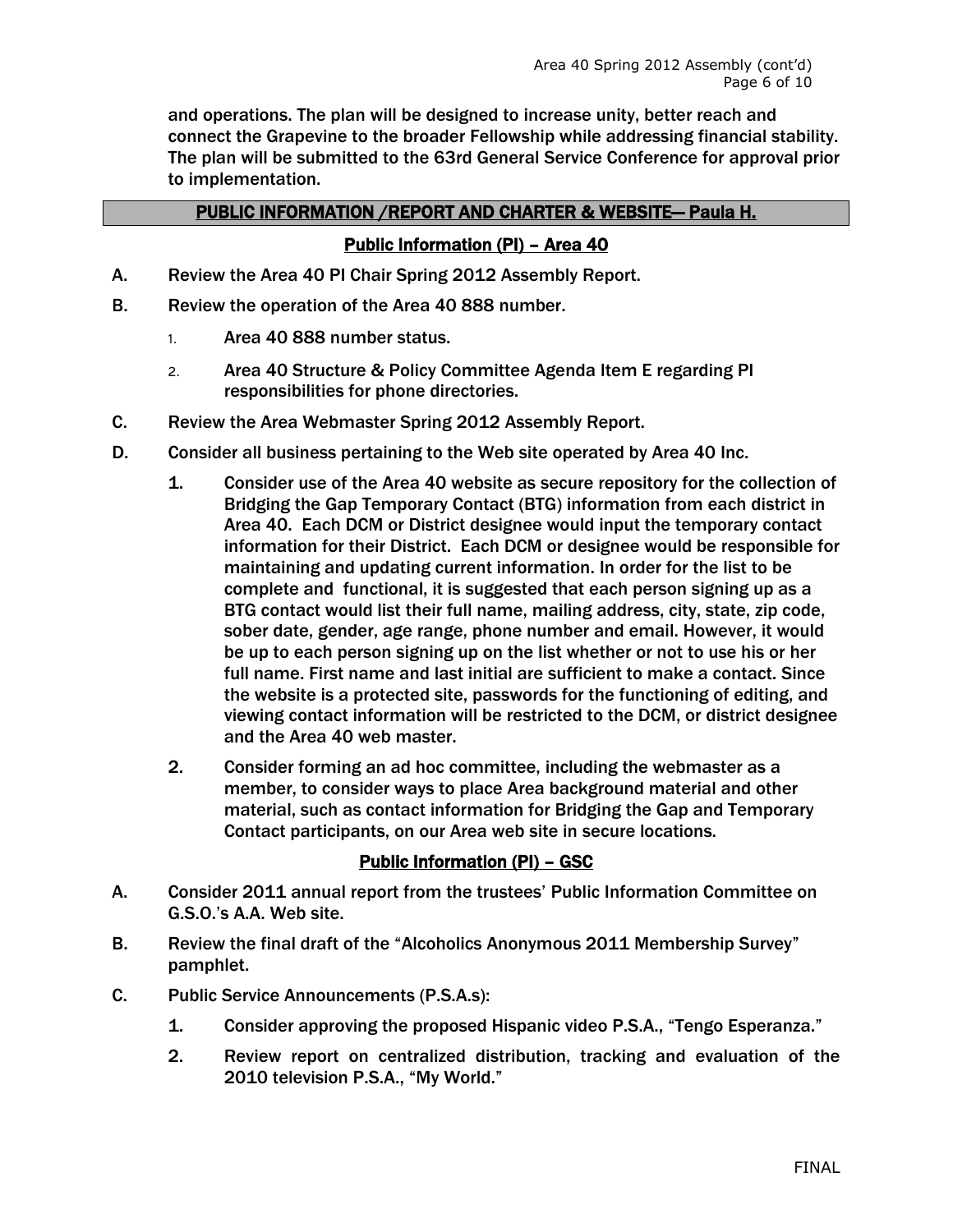- 3. Consider centralized distribution, tracking and evaluation of the proposed Hispanic video P.S.A., "Tengo Esperanza," at a cost not to exceed \$40,000, as an addition to the work of local Public Information committees.
- 4. Review current video P.S.A.s for relevance and usefulness.
- 5. Consider production of new video P.S.A.s.
- D. Consider a suggestion that A.A. establish a presence on Facebook for the purpose of providing information about A.A. to the public; this presence would serve as an informational resource only, with no interpersonal communication capabilities.
- E. Discuss requests related to adding language referring to current media to Tradition Eleven.
- F. Consider updated text for Anonymity Wallet Card.
- G. Review contents of Public Information Kit and Workbook.

## Report and Charter - GSC

- A. *The A.A. Service Manual*, 2012-2013 Edition:
	- 1. Review revisions from the A.A. Grapevine Board.
	- 2. Review revisions from the A.A.W.S. Board.
	- 3. Review revisions from the General Service Board.
	- 4. Review list of editorial updates.
	- 5. Consider suggestion for revising text on "Conference Panels," on page S107, to clarify what is meant by the term "panels."
	- 6. Consider suggestion to add a section on the "spirit of rotation."
	- 7. Consider suggestion to replace the "STRUCTURE OF THE CONFERENCE" illustration on page S16 with a previous version.
- B. Review draft of text to add to Article 3 in the Current Conference Charter that includes the principles of participation, petition and appeal.
- C. Discuss A.A. Directories (Canada, Western U.S., and Eastern U.S.).
- D. Discuss General Service Conference *Final Report*.

# ARCHIVES/AREA 40 STRUCTURE & POLICY ― Joe H.

## Archives– Area 40

- A. Review the Area 40 Archives Chair Spring 2012 Assembly Report.
- B. Review the Area 40 Archivist Spring 2012 Assembly Report.
- C. Review the National AA Archives Workshop Committee Spring 2012 Assembly Report.

# Area 40 Structure & Policy

A. Review the Area 40 Web site content, with particular attention to consistency between the Web site guidelines and Area 40 Policy and Procedures, suggesting changes to the web site guidelines as may be necessary for consistency with Policy and Procedures.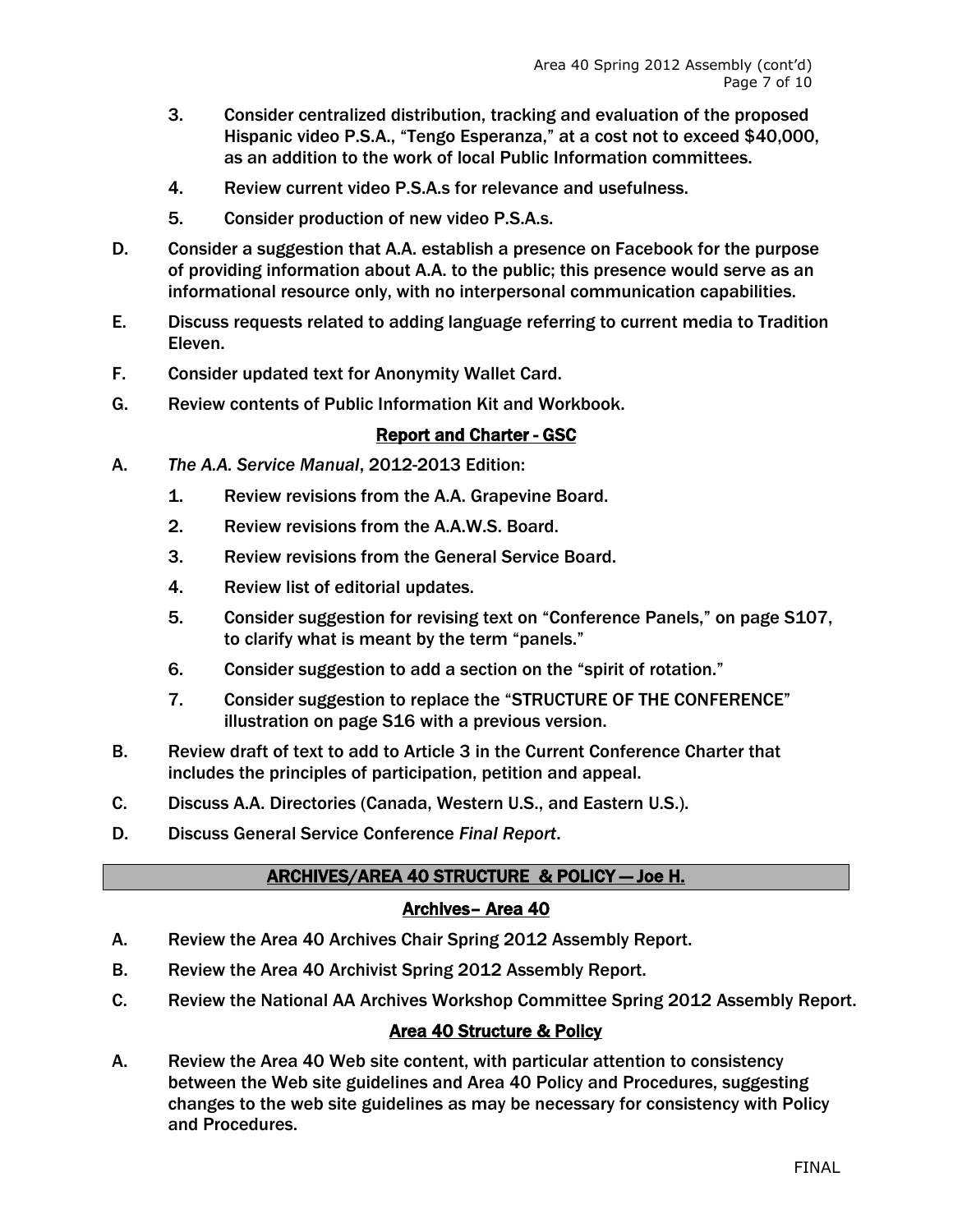- B. Consider a method of replacing an Area Officer or Area Advisor who resigns or becomes unable to serve.
	- 1. In the event that the Delegate resigns or becomes unable to serve, the Area Chair/Alternate Delegate shall become the Delegate and the Area Advisor shall assume the Area Chair duties until the next Area Assembly when a third legacy election shall take place to select an Area Chair to fill out the term.
	- 2. In the event that the Area Chair/Alternate Delegate, Treasurer, or Secretary resigns or becomes unable to serve, the Area Advisor shall assume the duties of the position until the next Area Assembly when a third legacy election shall take place to select someone to fill out the term.
	- 3. In the event that the Area Advisor resigns or becomes unable to serve, the Area Chair shall appoint a Past Delegate to complete the rotation.
	- 4. If for some unusual, unlikely, or unforeseen circumstance this replacement process does not work, the following process will be used:
		- a. the available Area Officers (Delegate, Area Chair, Secretary, Treasurer) and the Area Advisor (or a previous past Delegate if the Area Advisor is unavailable) will confer to determine the best solution given the specifics of the vacancy or vacancies;
		- b. an Area Committee meeting will be scheduled as provided in section 1.4 of the Policy & Procedures Manual (audio conference or other meeting technology would be acceptable) to discuss the recommended solution;
		- c. the Area Secretary, or person designated by the officers, will poll the Area Committee as outlined in Sections G11.3; G13.3; and G14.4.
- C. Consider that Area 40 form an ad hoc committee to revise the current Assembly Agenda process, in light of the comments and suggestions in the Fall 2011 Assembly Inventory, and present their proposed revisions to the Fall 2012 Assembly.
- D. Consider removing inconsistencies in Area Secretary and Area Treasurer Guidelines and Qualifications. These inconsistencies were created as a result of the action passed at the Spring 2011 Assembly to include qualifications for Area service positions. Qualifications were accepted for these positions which require the Area Secretary to use GSO member database software (Q11.3 In addition to the computer requirements defined in the general section this position also requires the ability to use the GSO member database software) and the Area Treasurer to use electronic spreadsheets and financial software (Q12.4 In addition to the computer requirements defined in the general section this position also requires the ability to use electronic spreadsheets and financial software), but the ad hoc committee failed to delete conflicting language in the Guidelines stating that it is not a requirement to be computer literate or to use a computer for these positions. Statements to be removed:

G11.4 … If the Secretary does not want to use a computer, it will not be required. …. It is not a requirement to be computer literate to hold the position of Area Secretary.

G12.4 … If the Treasurer does not want to use a computer, it will not be required. …. It is not a requirement to be computer literate to hold the position of Area Treasurer.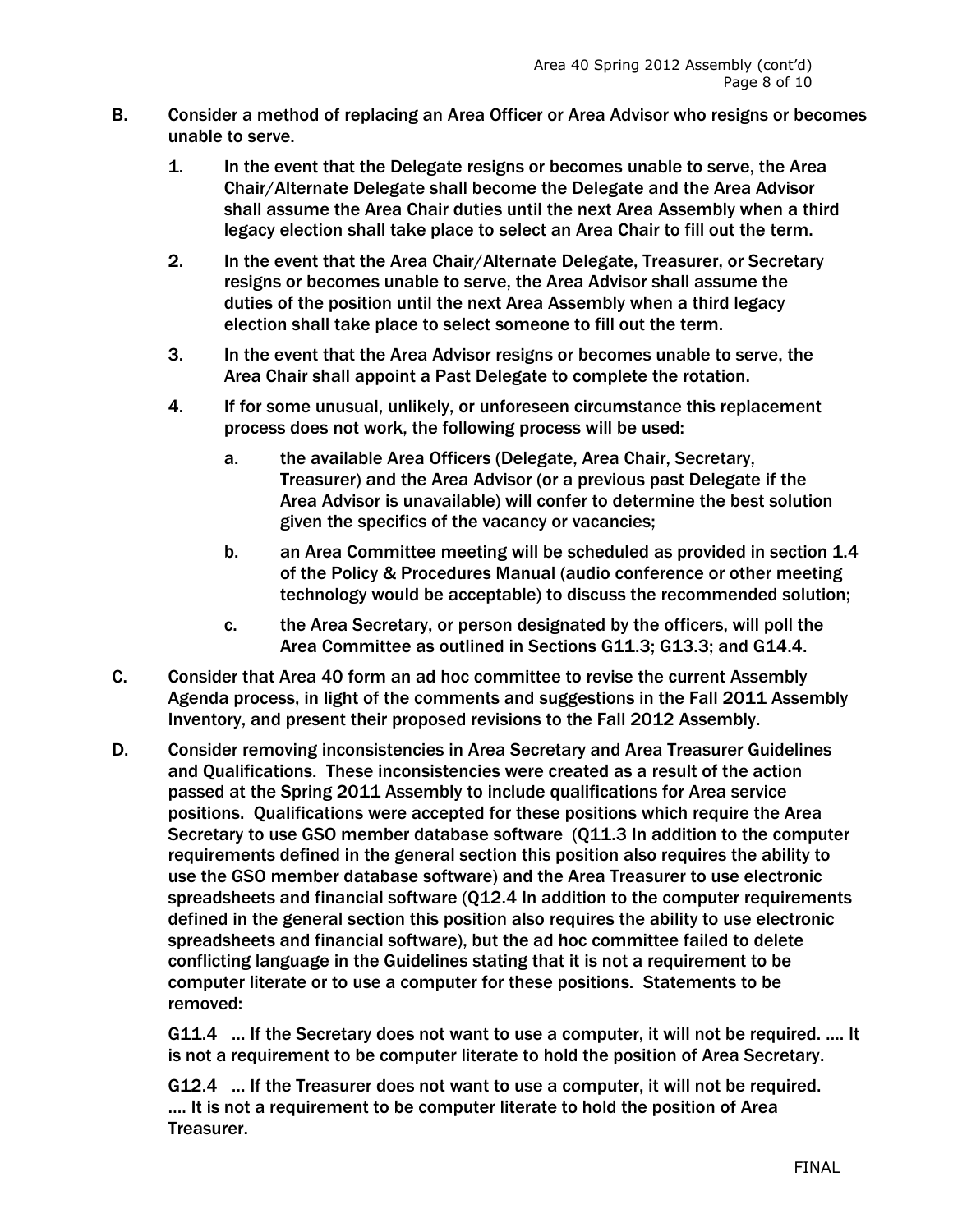- E. Consider including language in the Service Guidelines and Qualifications of the Area 40 Policy & Procedures to reflect the following responsibilities, which have evolved with the 800 number, for Public Information and Area Treasurer (for consistency with other 800 language in the Treasurer's responsibilities):
	- 1. The PI Committee Chair's responsibility to review and sign contracts with all the directory listing services and to share that information with the Treasurer for budgeting purposes.
	- 2. (Area Treasurer responsibility) The Area will pay for all directory listing services related to the 800 number.
- F. Review Area 40 Policy and Procedures updates which reflect past actions (Fall 2010, Spring 2011, and Fall 2011) since last update (September 2010).

# Archives– GSC

- A. Review request for changes to the Composition, Scope and Procedure of the Conference Committee on Archives.
- B. Review Archives Workbook.

# LITERATURE ― Mary M.

# Literature – Area 40

A. Review the Area 40 Literature Chair Spring 2012 Assembly Report.

# Literature – GSC

- A. Discuss progress report from the trustees' Committee on Literature on the development of literature which focuses on spirituality that includes stories from atheists and agnostics who are sober in Alcoholics Anonymous.
- B. Consider the draft of the revised "A.A. and the Armed Services" pamphlet.
- C. Consider the final draft of the revised Living Sober booklet.
- D. Discuss a suggestion for revision of the pamphlet "Circles of Love and Service."
- E. Discuss a request to add text from the dust jacket of the Third Edition of the Big Book, Alcoholics Anonymous, to the dust jacket of the Fourth Edition of the Big Book.
- F. Consider a request to add the A.A. Preamble to the front inside pages of the Big Book, Alcoholics Anonymous.
- G. Consider a request to add the short form of the Twelve Concepts for World Service to As Bill Sees It.

## CORRECTIONS/INTERNATIONAL CONVENTIONS ― Terry H.

# Corrections – Area 40

- A. Review the Area 40 Corrections Chair Spring 2012 Assembly Report.
- B. Review the Area 40 Pink Can Spring 2012 Assembly Report.